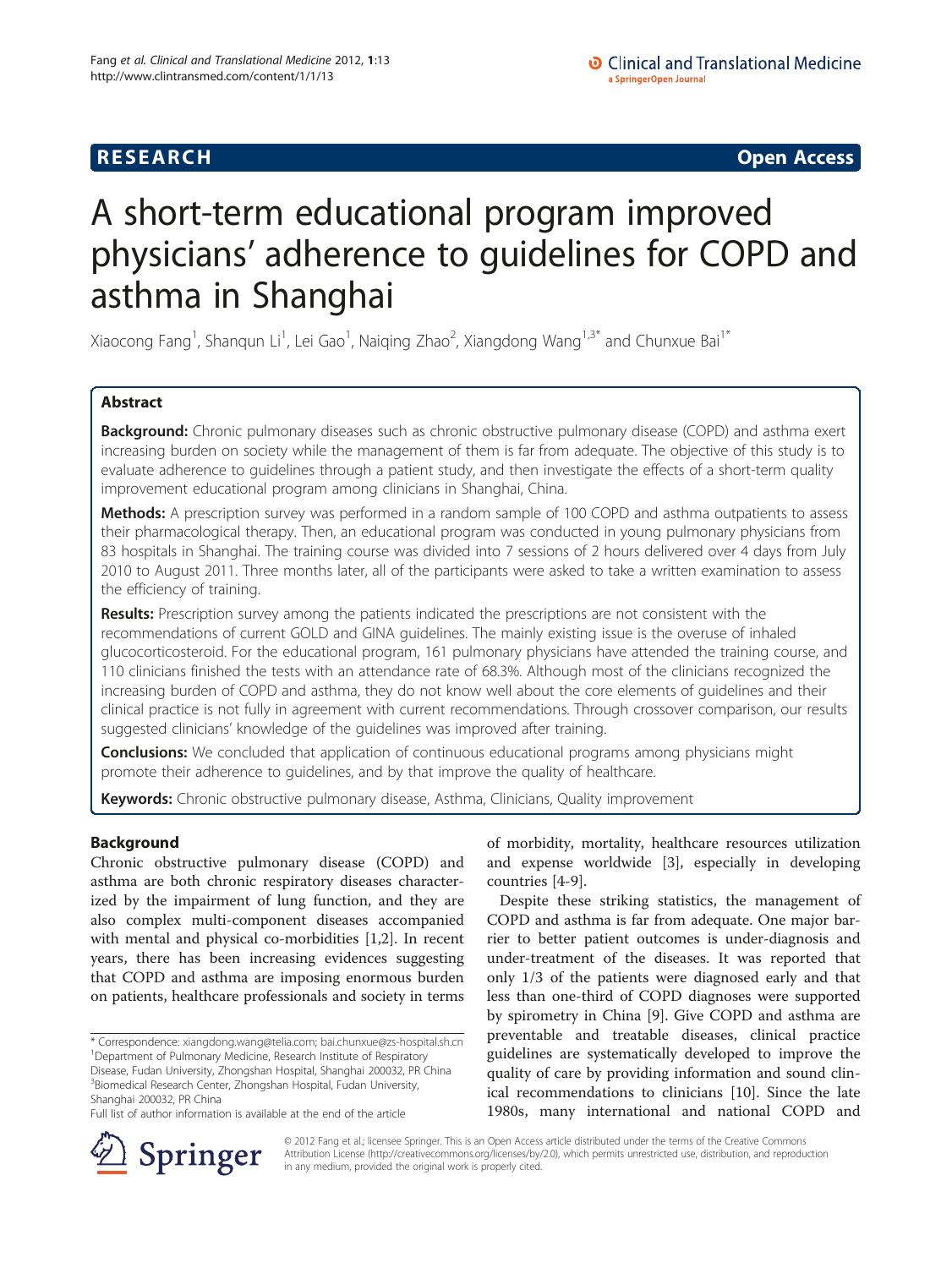asthma management guidelines in different languages have been published and disseminated [[10,11\]](#page-10-0), but they are not yet implemented appropriately [[12-14](#page-10-0)]. Phanareth et al. performed a telephone survey in all 70 hospitals in Denmark before and after the publication of national guidelines to examine treatment behaviors of physicians. The authors found that treatment behavior was only moderately affected by national guidelines, with overall poor adherence to guideline recommendations [[15\]](#page-10-0). The same phenomenon was reported in Greece [[16\]](#page-10-0), Texas [\[17](#page-10-0)], and some European countries [\[18](#page-10-0)[,19](#page-11-0)]. However, the level of implementation of guidelines in China is unclear and no relevant study has been conducted.

In addition, continuing medical education (CME) has become a popular strategy for health care promotion worldwide. The underlying rationale for CME is that providers who are educated about the latest standards of care will make more informed diagnostic and treatment decisions, resulting in improved patient outcomes [[20,21\]](#page-11-0). So far, few educational programs in diversified forms have shown some success in improving physicians' knowledge and performance in clinical practice. While among these studies, limitations were exsited, e.g., participation was sometimes voluntary, the enrolled general physicians might not be representative and leading to selective bias [\[22-26](#page-11-0)], control group was not perfectly matched, evaluation was always subjective by comparing the numbers of satisfactory quality cases in the general physicians' clinics, educational courses were not well organized and official, and educational program specially focus on the some aspects like spirometry. Furthermore, such educational programs had not yet been reported in China.

The present study was designed to evaluate the knowledge of primary care clinicians in Shanghai about current guidelines for the management of COPD and asthma through a study among the patients, as well as investigate the impact of a short-term educational program on knowledge and performance of clinicians.

# Methods

# Investigation among patients

The population of Shanghai is 23 million. The prevalence of COPD is about 12% in people older than 60 years of age, which account for 13.26% of the total population [\[27,28](#page-11-0)]. It means there are about 640 COPD patients in Shanghai. The prevalence of adult asthma is about 1.8%, which account for 83% of the total population [\[28,29\]](#page-11-0). Our investigation was carried out in ten hospitals (3 Tertiary hospitals and 7 Secondary hospitals) from July 2010 to November 2010. Outpatients were selected randomly from asthma and COPD clinics. The inclusion criteria are: 1) over 40 years of age; 2)

diagnosed with COPD or asthma according to recommendations of the Global Initiative for Chronic Obstructive Lung Disease (GOLD) and the Global Initiative for Asthma (GINA) [[1](#page-10-0),[2](#page-10-0)]; 3) with a regular follow-up in respiratory clinics longer than 6 months. Excluded criteria are: 1) patients with diseases affecting the lung function or unable to complete spirometry test; 2) patients with co-morbidities which affect the pharmacological therapy of COPD or asthma; 3) unable to provide an intact medical history for at least 6 months. Informed consent was obtained for each patient. The protocol was approved by the ethics committee in Zhongshan Hospital, Fudan University. A total of 100 patients (43 COPD patients, 57 asthma patients) in these 10 hospitals were agreed as well as eligible to participate in our investigation. Although the participants were a convenience sample and not necessarily representative of the overall health care status for COPD and asthma patients in Shanghai, they were likely to be similar to other patients who engaged in a regular clinical visit in secondary or tertiary hospitals thus their health care records may reflect the management of COPD and asthma in these hospitals.

Information was obtained from both their medical records and the face-to-face interview regarding the socio-demographic characteristics, comorbidity, smoking habits, body mass index, years since diagnosis and current symptoms. The severity of airflow obstruction was assessed by spirometry. Their treatment prescriptions were evaluated preciously according to the GOLD and GINA guidelines by two senior general internal medicine clinicians and by one senior lung disease specialist, and then served as evidence to assess the pulmonary physicians' adherence to guidelines.

# A short-term training course among clinicians

There are 19 administrative districts in Shanghai, with a total of 306 registered hospitals [\[30\]](#page-11-0). This session was carried out in 83 comprehensive hospitals in Shanghai, China, including 20 tertiary hospitals, 38 secondary hospitals and 25 primary hospitals from 19 administrative districts. All specialized hospitals, such as tumor hospitals, obstetrics and gynecology hospitals, pediatric hospital were excluded. A total of 641 pulmonary physicians in these 83 hospitals were listed as candidates. Inclusion criteria include: 1) pulmonary physicians; 2) aged 20– 35 years; 3) attendings or residents with 1–5 years of clinical experience were first considered. Excluded those: 1) aged > 35 years; 2) chief physicians or associate chief physicians; 3) physicians with clinical experience  $> 10$  years; 4) physicians had been involved in other training courses in the past year or at the same time frame to our training course. At last, two or three qualified volunteers in each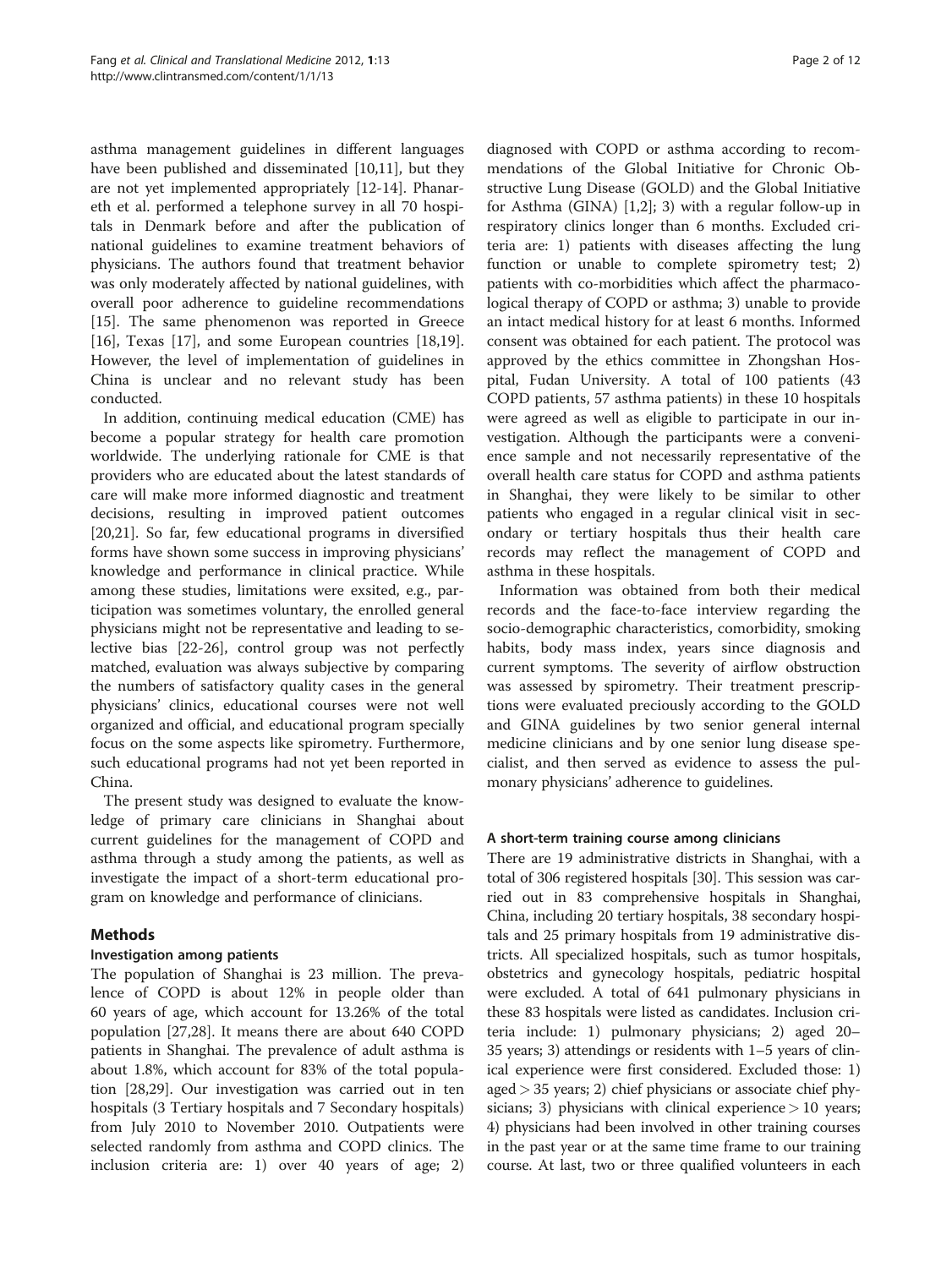hospital were finally accepted in this study with a total population of 161.

The intervention was divided into two parts: training and examination. The overall design of the study was shown in Figure 1. In the first part, all of the hospitals were divided into two groups by cluster-randomization according to their location (downtown or urban), grade (tertiary, secondary or primary) and properties (military or public) in order to avoid the bias due to their different baseline knowledge: (1) theory group and (2) technique group. The intervention consisted of a training seminar divided into 7 sessions of 2 hours delivered over 4 days from July 2010 to August 2010. During the intervention, clinicians in the theory group received the theory courses on COPD and asthma, while the technique group received the technique training. The component of training course provided to the two different groups were summarized in Table 1. Teaching documents, lecture notes, and reference texts were given to the participants. Physicians were also encouraged to implement what they have been told in the training courses into their clinical practices. The second part was conducted three months later, in which all of the participants were asked to take a written examination including both the theory and technique parts. Then when the data was statistically analyzed, the answers from physicians in the technique group or from physicians had not attend the training course (there are 12 physicians who had not

#### Table 1 Curriculum for the quality improvement education program

| Theory group       | Theory courses                                                                              |  |  |
|--------------------|---------------------------------------------------------------------------------------------|--|--|
|                    | GOLD, Chinese quidelines for the prevention and<br>management of COPD;                      |  |  |
|                    | GINA, Chinese quidelines for the prevention and<br>management of asthma;                    |  |  |
|                    | · Guideline for the diagnosis and treatment of<br>Hospital Acquired Pneumonia;              |  |  |
| Technique<br>group | Technique courses                                                                           |  |  |
|                    | Clinical application and tips of lung function test;                                        |  |  |
|                    | Clinical application and tips of aerosol inhalation in<br>the treatment of COPD and asthma: |  |  |
|                    | Clinical application and importance of arterial blood<br>gas test;                          |  |  |
|                    | Clinical application and tips of mechanical ventilation.                                    |  |  |

attended the training course but participated the examination) were treated as control group in the theory part, and vice versa for the technique part.

The examination focused on five core elements of the guidelines: (1) epidemiology and identification of risk factors for COPD and asthma, (2) diagnostic criteria and procedures, (3) patient education and preventive measures, (4) pharmacological treatment strategies, (5) management of exacerbations. The education program and curriculum was developed by two pulmonary physicians (XCF and SQL), a staff from Shanghai quality control

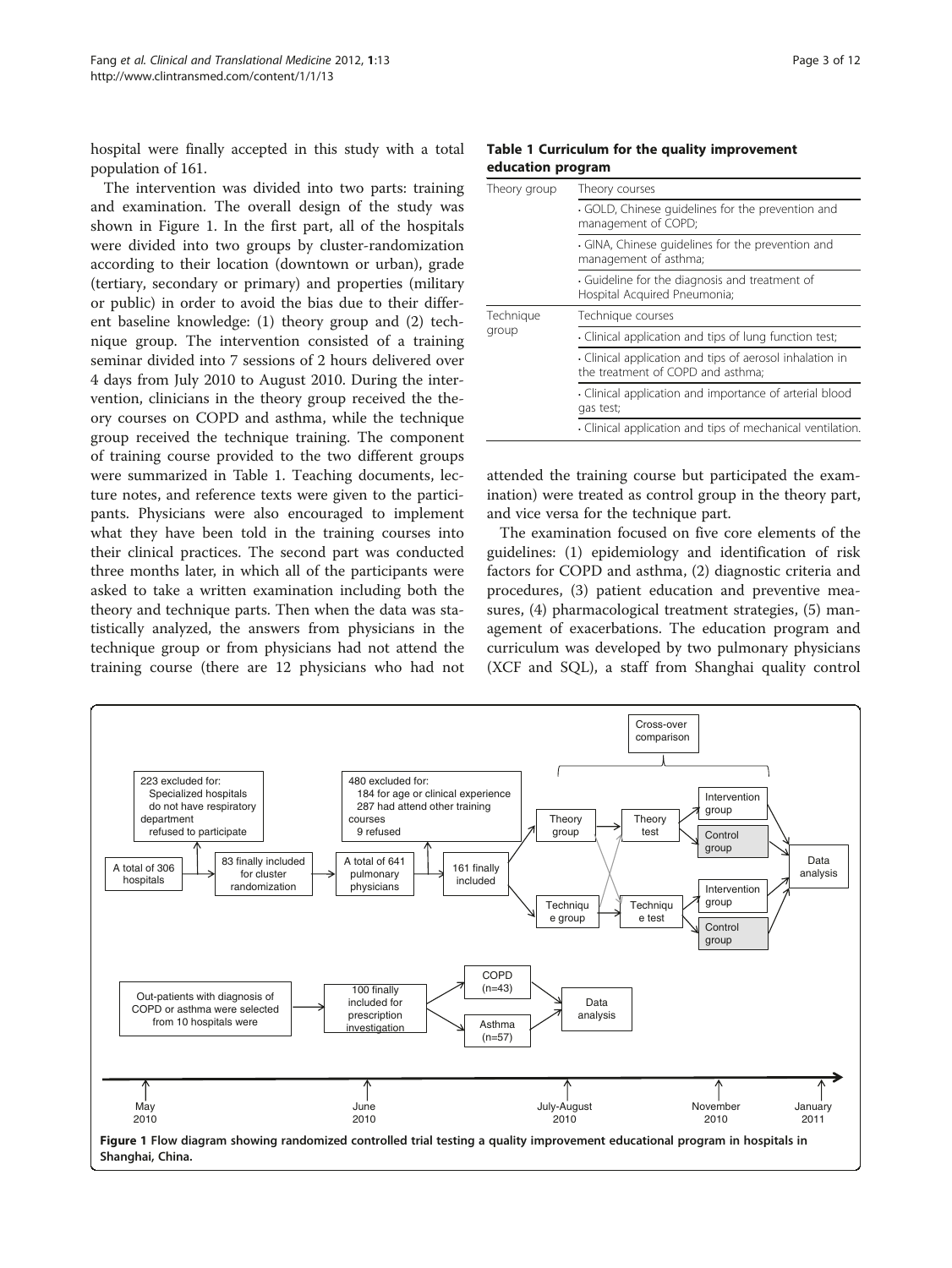<span id="page-3-0"></span>center of chronic lung diseases (LG) and a statistic specialist (NQZ), and then it was checked and approved by two senior pulmonary specialists (CXB and XDW) before being disseminated.

### Data analysis

The baseline characteristics of the patients were described using frequency tables for the nominal variables. The effectiveness of the educational intervention was assessed by comparing the answers of the questionnaire from the intervention group and control group. For the choice or multiple-choice questions, the answers were directly counted and analyzed by the different proportions from the two groups. For the essay questions (eg., the indications of long time oxygen therapy), the answers were quantified for every score point they answered, and then the graded into well, moderate and poor. Clinicians' characteristics and answers were compared using the Fisher exact test or the Pearson Chi-Square test for proportions, weight cases by actual values of each group for multivariable.  $P \le 0.05$  was considered statistically significant. Data were analyzed by SPSS 16.0 software.

#### Results

#### Assessment among the patients

One hundred patients (43 COPD patients, 57 asthma patients) participated in the prescription investigation. Table 2 shows baseline characteristics of all participants. Most patients had moderate or severe COPD, and mild persistent or moderate persistent asthma.

In our investigation, most of the moderate COPD patients (75.0%, 9/12) were prescribed short acting bronchodilators, and 50.0% (6/12) of them were prescribed 2 or more different bronchodilators. The other most frequently prescribed medicines were combined long-acting  $β_2$  agonist (LABA) with steroid (58.3%, 7/

|  | Page 4 of 12 |  |  |  |
|--|--------------|--|--|--|
|--|--------------|--|--|--|

#### Table 3 Prescribed medicines for COPD patients

|                              | <b>GOLD II</b> | <b>GOLD III</b> | <b>GOLD IV</b> | Total      |
|------------------------------|----------------|-----------------|----------------|------------|
|                              | $(n = 12)$     | $(n = 21)$      | $(n = 10)$     | $(n = 43)$ |
| Short acting bronchodilator  | 75.0%          | 80.9%           | 80.0%          | 79.1%      |
| Combined LABA with steroid   | 58.3%          | 61.9%           | 70.0%          | 62.8%      |
| Antibiotics                  | 58.3%          | 61.9%           | 60.0%          | 60.5%      |
| Expectorants                 | 50%            | 52.4%           | 70.0%          | 55.8%      |
| Combined ≥2 bronchodilators  | 50.%           | 76.2%           | 70.0%          | 67.4%      |
| Long acting bronchodilator   | 16.7%          | 9.5%            | 20.0%          | 14.0%      |
| Anti-tussive                 | 8.3%           | 47.6%           | 10.0%          | 27.9%      |
| Chinese traditional medicine | 8.3%           | 19.1%           | 20.0%          | 16.3%      |
| Oral corticosteroids         | $0.0\%$        | 14.3%           | $0.0\%$        | 7.0%       |
| ICS                          | $0.0\%$        | 0%              | 10.0%          | 2.3%       |

12), antibiotics (58.3%, 7/12) and expectorants (50.0%, 6/ 12) (Table 3). Furthermore, theophylline was the most often prescribed bronchodilator (prescribed for 74.4% of COPD patients and 49.1% of asthma patients, data not shown) while it is not recommended as the first choice because of its potential toxicity [[1\]](#page-10-0). The prescription for severe and very severe COPD patients was similar to that for moderate, except for an increased use for antitussive drugs among severe COPD patients (47.6%). The use of Chinese traditional medicine was increased as the disease progressing: 8.3% (1/12) in GOLD stage II patients, 19.1% (4/21) in GOLD stage III patients and 20.0% (2/10) in GOLD stage IV patents. However, Chi-Square test showed there is no significant linear-bylinear association  $(P = 0.448)$ , which may partly due to the small sample size. In addition, 14.3% of the severe COPD patients were prescribed an oral corticosteroid on a chronic basis.

The most often prescribed medicine for intermittent asthma was combined inhaler of LABA with steroid (80.0%, 4/5), followed by inhaled glucocorticosteroid

Table 2 Baseline characteristics of COPD and asthma patients

| Severity            | <b>Disease</b>  | $Sex^T$                |          | Age (yr)        | BMI            | <b>Smoking history</b> | <b>FEV1/FVC</b> | FEV1           |
|---------------------|-----------------|------------------------|----------|-----------------|----------------|------------------------|-----------------|----------------|
|                     | courses         | (pack years)<br>M<br>F |          |                 |                | predicted              |                 |                |
| COPD*               |                 |                        |          |                 |                |                        |                 |                |
| <b>GOLD II</b>      | $12.9 + 11.2$   | 10                     |          | $69.7 + 9.0$    | $22.6 \pm 4.6$ | $27.5 \pm 30.7$        | $0.64 \pm 0.1$  | $0.63 \pm 0.1$ |
| <b>GOLD III</b>     | $17.5 \pm 14.7$ | 21                     | $\Omega$ | $73.6 \pm 9.2$  | $22.2 \pm 3.4$ | $33.0 \pm 18.7$        | $0.50 \pm 0.1$  | $0.39 \pm 0.0$ |
| <b>GOLD IV</b>      | $13.6 \pm 9.0$  | 8                      | 2        | $72.0 \pm 6.5$  | $19.9 \pm 3.1$ | $25.0 \pm 17.1$        | $0.54 \pm 0.1$  | $0.34 \pm 0.2$ |
| Asthma <sup>+</sup> |                 |                        |          |                 |                |                        |                 |                |
| GINA I              | $1.5 + 1.3$     |                        | 4        | $50 \pm 19.4$   | $22.4 \pm 2.7$ | $0 \pm 0$              | $0.70 \pm 0.2$  | $0.74 \pm 0.2$ |
| <b>GINA II</b>      | $12.9 + 15.8$   | 8                      | 12       | $51.2 \pm 11.3$ | $23.4 + 5.0$   | $5.2 \pm 1.3$          | $0.67 + 0.3$    | $0.83 \pm 0.3$ |
| <b>GINA III</b>     | $17.8 \pm 13.7$ | 9                      | 13       | $46.3 + 17.8$   | $22.7 \pm 2.8$ | $22.2 \pm 6.7$         | $0.65 \pm 0.2$  | $0.68 \pm 0.3$ |
| <b>GINA IV</b>      | $11.7 + 7.1$    |                        |          | $55.7 + 18.2$   | $22.7 + 2.8$   | $21.2 + 10.1$          | $0.63 + 0.2$    | $0.69 + 0.2$   |

\* GOLD I: mild, GOLD II: moderate, GOLD III: severe, GOLD IV: very severe;

† GINA I: Intermittent, GINA II: Mild persistent, GINA III: Moderate persistent,GINA IV: Severe persistent.

{ M: male; F: female.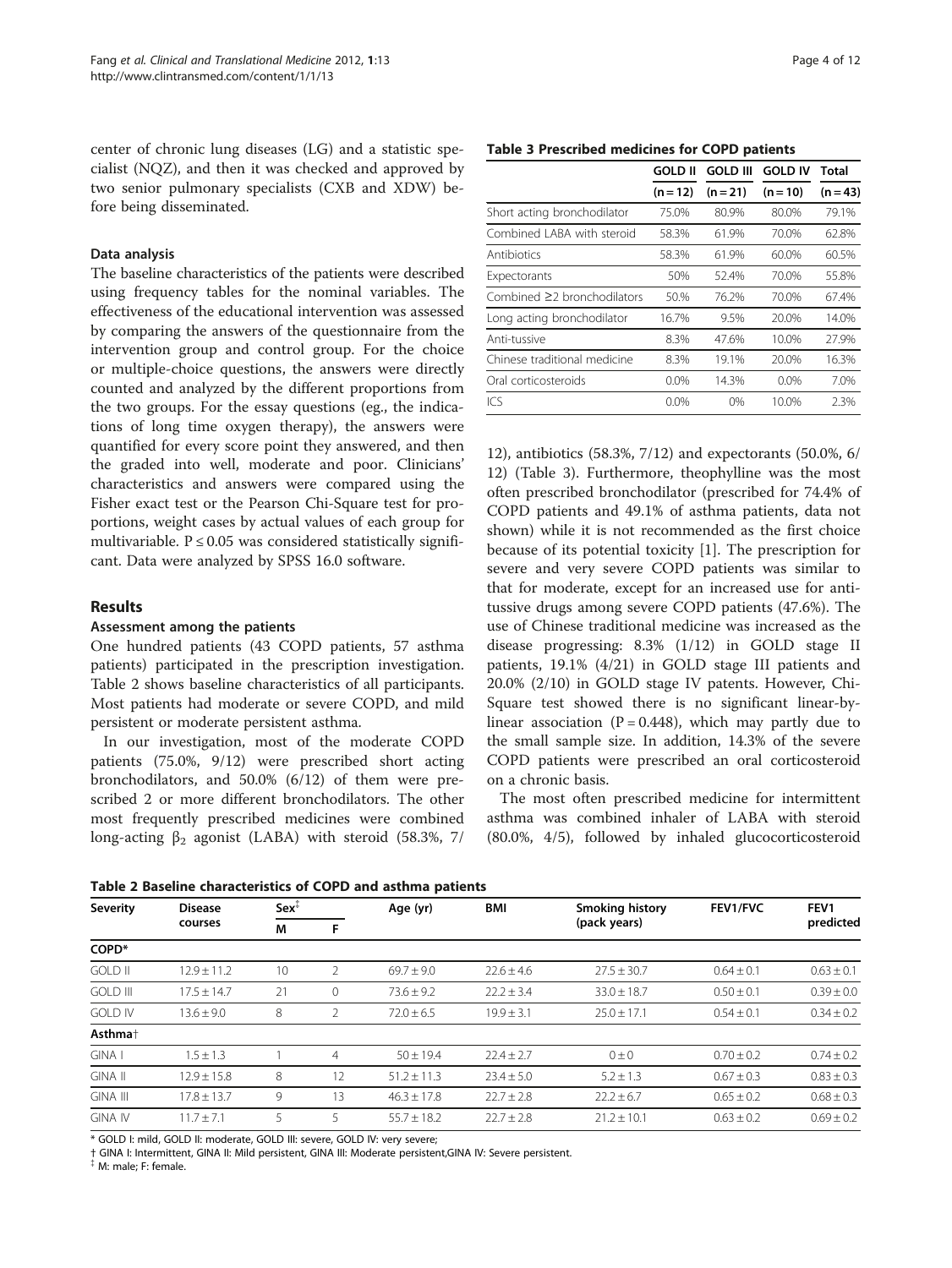Table 4 Prescribed medicines for asthma patients

|                                    |         | GINA I GINAII |       | <b>GINA III GINA IV Total</b>               |       |
|------------------------------------|---------|---------------|-------|---------------------------------------------|-------|
|                                    |         |               |       | $(n=5)$ $(n=20)$ $(n=22)$ $(n=10)$ $(n=57)$ |       |
| Combined LABA with steroid         | 80.0%   | 57.9%         | 19.1% | 30.0%                                       | 38.6% |
| ICS                                | 60.0%   | 52.6%         | 42.9% | 70.0%                                       | 50.9% |
| Short acting bronchodilator        | 60.0%   | 36.8%         | 71.4% | $90.0\%$                                    | 59.7% |
| leukotriene receptor<br>antagonist | 60.0%   | 42.1%         | 23.8% | 40.0%                                       | 35.1% |
| Antibiotics                        | 40.0%   | 36.8%         | 52.4% | 70.0%                                       | 47.4% |
| Expectorants                       | 20.0%   | 21.1%         | 28.6% | 50.0%                                       | 28.1% |
| Chinese traditional medicine       | 20.0%   | 5.3%          | 14.3% | 10.0%                                       | 10.5% |
| Antitussive                        | 20.0%   | 10.5%         | 9.5%  | $0.0\%$                                     | 8.8%  |
| Combined $\geq$ bronchodilators    | $0.0\%$ | 31.6%         | 4.8%  | 60.0%                                       | 24.6% |
| Oral corticosteroid                | $0.0\%$ | 31.6%         | 28.6% | 30.0%                                       | 26.3% |

(ICS) (60.0%, 3/5) and short acting bronchodilator (60.0%,3/5), leukotriene receptor antagonist (60.0%,3/5) and antibiotics (40.0%,4/5). For the mild persistent asthma, the most often prescribed medicines are: combined inhaler of LABA with steroid (57.9%, 11/19), ICS (52.6%, 10/19), leukotriene receptor antagonist (42.1%, 8/19), short acting bronchodilator (36.8%, 7/19), antibiotics (36.8%, 7/19), combined ≥2 bronchodilators (31.6%, 6/19) and oral corticosteroid (31.6%, 6/19). For the moderate persistent asthma patients, the 3 top prescribed medicines are short acting bronchodilator (71.4%, 15/ 21), antibiotics (52.4%, 11/21) and ICS (42.9%, 9/21). For the severe persistent asthma, 90.0% (9/10) of the patients were prescribed short acting bronchodilators, of whom 60.0% used 2 or more kinds of these drugs, followed by ICS (70.0%, 7/10) and antibiotics (70.0%, 7/10). The use

Table 5 Physician and practice characteristics (n = 110)

of expectorants was increased (20.0% (1/5) in GINA I, 21.1% (4/19) in GINA II, 28.6% (6/21) in GINA III and 50.0% (5/10) in GINA IV, Chi-square tests linear-bylinear association = 0.713) while antitussive drugs decreased with the increasing severity of disease (20.0% (1/5) in GINA I, 10.5% (2/19) in GINA II, 9.52% (2/21) in GINA III and 0.0% (0/10) in GINA IV, Chi-square tests linear-by-linear association = 0.229) (Table 4).

#### Characteristics of clinicians

In the training course, a total of 641 pulmonary physicians were included in the candidate list, of whom 184 were excluded for age or clinical experience, 287 were excluded for having received other related training courses in the past year. Of the remained 170 eligible clinicians, 9 refused to attend the training with other personal reasons, leaving 161 in the final program with the allocation ratio of 25.1%. Among these enrolled clinicians, 75 were assigned to the theory group and 86 to the technique group by cluster randomization.

In the examination part, one hundred and ten clinicians attended the test and finished the questionnaire as demanding: including 49 from theory group (attendance rate 65.3%), 49 from technique group (attendance rate 57.0%) and 12 clinicians who did not participate in any of the training courses. For the theory part, 49 clinicians from theory group formed the intervention group, while the other 61 clinicians as a control group, and vice versa for the technique part. Thus, for both the theory and technique parts, there were 49 members in the intervention group and 61 in the control group. Clinicians' characteristics for both groups are summarized in Table 5.

| Demographic           | Theory part  |            |           | Technique part |            |           |
|-----------------------|--------------|------------|-----------|----------------|------------|-----------|
| variable              | Intervention | Control    | P         | Intervention   | Control    | P         |
|                       | $N = 49$     | $N = 61$   |           | $N = 49$       | $N = 61$   |           |
| Grade of hospital     |              |            | <b>NS</b> |                |            | <b>NS</b> |
| Tertiary hospitals    | 11(22.4%)    | 19(31.1%)  |           | 13(26.5%)      | 17(27.9%)  |           |
| Secondary hospital    | 37(75.5%)    | 39(63.9)   |           | 34(69.4%)      | 42(85.7%)  |           |
| Community hospital    | $1(2.0\%)$   | $3(4.9\%)$ |           | $2(4.1\%)$     | 2(3.3%)    |           |
| Sex                   |              |            | <b>NS</b> |                |            | <b>NS</b> |
| Female                | 34(69.4%)    | 39(60.9%)  |           | 35(71.4%)      | 38(62.3%)  |           |
| Male                  | 15(30.6%)    | 22(36.1%)  |           | 14(28.6%)      | 23(37.7%)  |           |
| Seniority in hospital |              |            | <b>NS</b> |                |            | <b>NS</b> |
| $\leq$ 5y             | 28(57.1%)    | 27(44.3%)  |           | 21(42.9%)      | 34(55.7%)  |           |
| >5y                   | 21(42.9%)    | 34(55.7%)  |           | 28(57.1%)      | 27(44.3%)  |           |
| Education             |              |            | <b>NS</b> |                |            | <b>NS</b> |
| Bachelor              | $3(6.1\%)$   | 2(3.3%)    |           | $1(2.0\%)$     | $4(6.6\%)$ |           |
| Master                | $9(18.4\%)$  | 17(27.9%)  |           | 14(28.6%)      | 12(19.7%)  |           |
| Doctor                | 37(75.5%)    | 42(85.7%)  |           | 34(69.4%)      | 45(73.8%)  |           |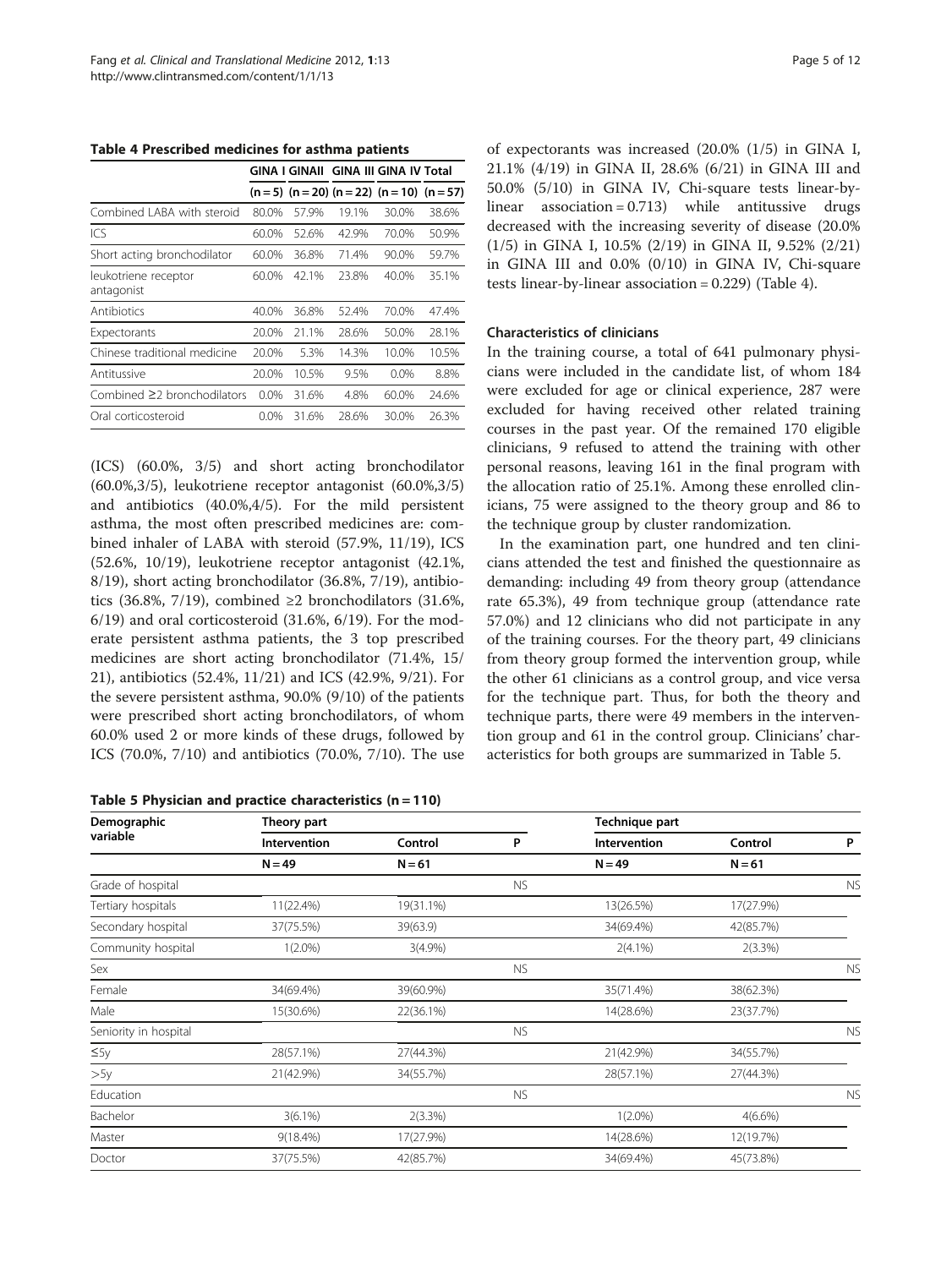#### <span id="page-5-0"></span>Theory of COPD

Most of the clinicians overestimate the prevalence of COPD and asthma in this survey (Table [3\)](#page-3-0). Unanimously 91.8% (45/49) of the physicians in the intervention group and 95.1% (58/61) in the control group identify cigarette smoking as the most important risk factor for COPD  $(P = 0.76)$ , the others considered infection is the most risk factor. While the answer for second risk factor was diversified, including occupational exposures (40.8% (20/49) vs. 34.4% (21/61)), infection (28.6% (14/49) vs. 45.9% (28/ 61)), solid fuel use (16.3% (8/49) vs. 16.4% (10/61)), smoking (6.1% (3/49) vs. 3.3% (2/61)), genetic susceptibility (2.0% vs. 0%) and social economic status (4.1% vs. 0.0%). There were no significant differences between the two groups ( $P = 0.25$ ). Although GOLD guidelines recommend spirometry as the gold standard for diagnosis, only 89.8% (44/49) and 86.9% (53/61) of respondents from the intervention group and the control group respectively consider spirometry as the most appropriate test when a diagnosis of COPD is suspected. Despite the awareness of its importance, almost half of the clinicians (42.8% (11/49) in the theory group and 47.6% (21/61) in the technique group) make a diagnosis of COPD based on symptoms and medical history rather than spirometry (Table 6).

Short acting  $\beta_2$ -agonists (SABA) or LABA were the first-line prescribed medications in 49.0% (24/49) and 23.0% (14/61) of physicians for COPD in the two groups  $(P = 0.009)$ . Thirty percent  $(15/49)$  and 37.7%  $(23/61)$  of respondents prescribed a combined LABA and ICS, while 8.2% (4/49) and 9.8% (6/61) of them preferred ICS which is not recommended for stable COPD patients [[31\]](#page-11-0). Nearly 60–70% of the clinicians ignore the accepted indications for the use of combination inhalers (Table 6).

For the management of acute exacerbation, the top three prescribed medicines were antibiotics (42.9% (21/ 49) in the theory group vs. 31.1% (19/61) in technique group), systemic corticosteroids (14.3% (7/49) vs. 21.3% (13/61)), combined inhaler of LABA and steroid (14.3% (7/49) vs. 19.7% (12/61)). There is no significant difference between the two groups ( $P = 0.527$ ). SABA are usually the preferred bronchodilator. Almost all of the physicians (77.6% (38/49) in theory group vs. 82.0% (50/ 61) in technique group) report that they always provide smoking cessation counseling in clinic  $(P = 0.565)$ . Only 63.3% (31/49) clinicians from the intervention group and 47.5% (39/61) from the control group recommend patients take influenza vaccines  $(P = 0.942)$  (Table 6).

#### Theory of asthma

Seventy six percent (37/49) of the physicians in the intervention group and 57.2% (35/61) in the control group considered chronic inflammation associated with airway hyper-responsiveness being the physiological and pathological basis for asthma. Seventy-five (37/49) of the

#### Table 6 Different answers to the knowledge of COPD between intervention group and control group

|                                                                            | Intervention  | Control        | P value   |
|----------------------------------------------------------------------------|---------------|----------------|-----------|
|                                                                            | Group         | Group          |           |
|                                                                            | $(n = 49)$    | $(n=61)$       |           |
| Prevalence of COPD in China                                                |               |                | <b>NS</b> |
| Average of reported prevalence                                             | 11.2%         | 13.6%          |           |
| Average of reported prevalence                                             | $0.2 - 50.0%$ | $0.2 - 70.0\%$ |           |
| Most important risk factors of COPD (% of respondents)                     |               |                | NS.       |
| Smoking                                                                    | 91.8%         | 95.1%          |           |
| Infection                                                                  | 8.2%          | 4.9%           |           |
| Most valuable indication for early diagnosis of<br>COPD (% of respondents) |               |                | <b>NS</b> |
| Symptoms                                                                   | 16.3%         | 18.0%          |           |
| Physical examination                                                       | 2.0%          | 8.2%           |           |
| Spirometry                                                                 | 89.8%         | 86.9%          |           |
| Chest x-ray                                                                | 4.1%          | 8.2%           |           |
| First choice exam for confirming diagnosis<br>(% of respondents)           |               |                | <b>NS</b> |
| Spirometry                                                                 | 55.1%         | 54.1%          |           |
| Medical history (chronic bronchitis<br>or emphysema)                       | 22.4%         | 23.0%          |           |
| Symptoms                                                                   | 20.4%         | 24.6%          |           |
| First-line prescribed medicine for COPD                                    |               |                | 0.009     |
| Beta <sub>2</sub> -agonists                                                | 49.0%         | 23.0%          |           |
| Combined beta <sub>2</sub> -agonists<br>with corticosteroid                | 30.6%         | 42.7%          |           |
| Inhaled corticosteroid                                                     | 8.2%%         | 11.8%          |           |
| Anticholinergic                                                            | 4.1%          | 11.0%          |           |
| Theophylline                                                               | 6.1%          | 8.2%           |           |
| First-line prescribed medicine for COPD exacerbation<br>(% of respondents) |               |                | 0.004     |
| Antibiotics                                                                | 42.9%         | 31.1%          |           |
| Oral corticosteroid                                                        | 14.3%         | 21.3%          |           |
| Combined beta <sub>2</sub> -agonists<br>with corticosteroid                | 14.3%         | 19.7%          |           |
| Beta2-agonists bronchodilators                                             | 24.5%         | 11.5%          |           |
| Anticholinergic agents                                                     | 2.0%          | 3.3%           |           |
| Theophylline                                                               | 0.0%          | 4.9%           |           |
| Provide smoking cessation counseling                                       |               |                | <b>NS</b> |
| Always                                                                     | 97.0%         | 98.0%          |           |
| Occasionally                                                               | 3.0%          | 2.0%           |           |
| Suggestions for taking influenza vaccine                                   |               |                | 0.03      |
| Always                                                                     | 63.3%         | 47.5%          |           |
| Occasionally                                                               | 36.7%         | 52.5%          |           |
| Indications for inhaled corticosteroid                                     |               |                | ΝS        |
| Know well                                                                  | 40.8%         | 27.9%          |           |
| Know moderately                                                            | 26.6%         | 39.3%          |           |
| Know poor                                                                  | 32.6%         | 32.8%          |           |
|                                                                            |               |                |           |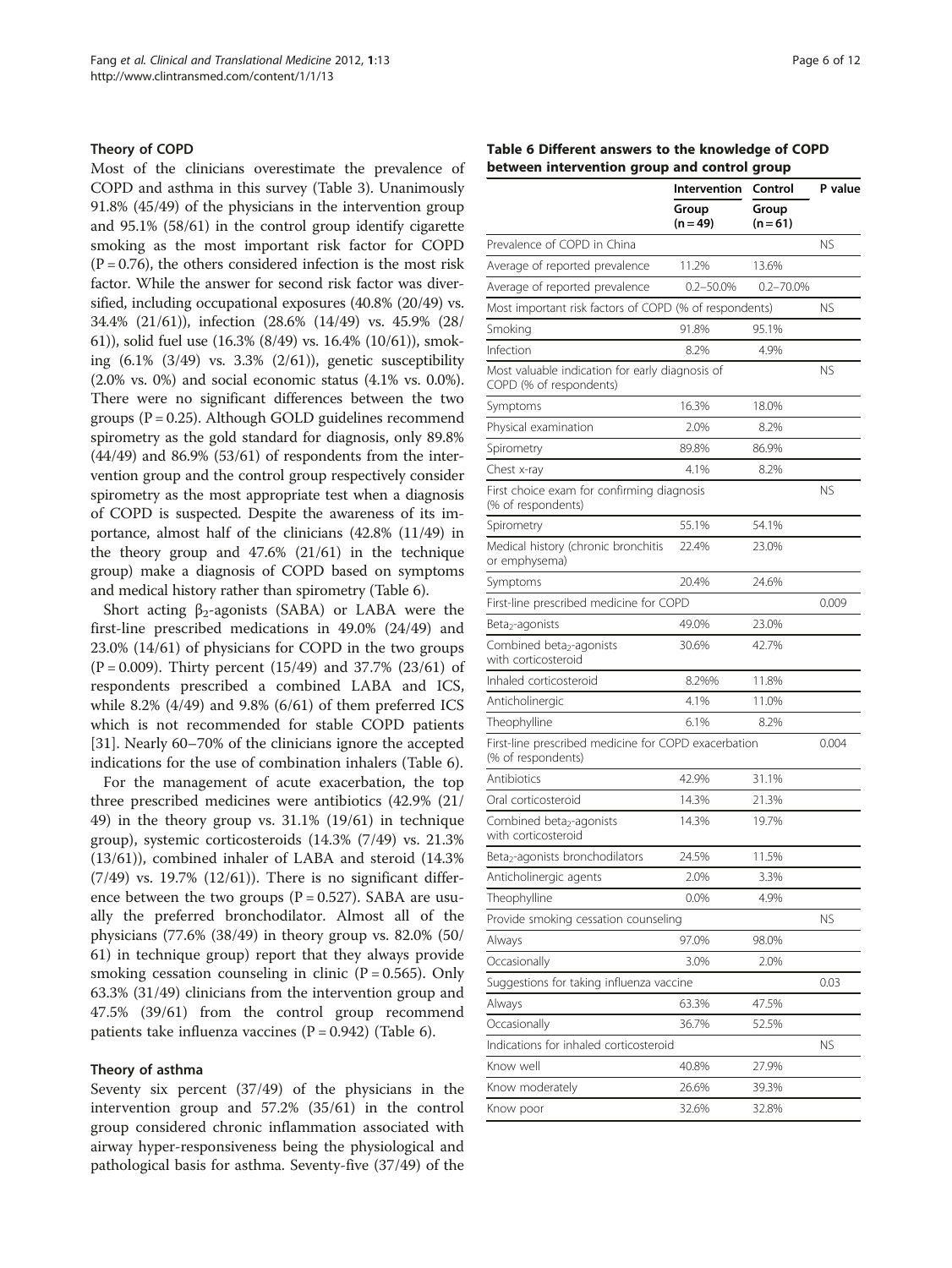<span id="page-6-0"></span>

|                                              |  | Table 7 Different answers to the knowledge of asthma |
|----------------------------------------------|--|------------------------------------------------------|
| between intervention group and control group |  |                                                      |

|                                                                                      | <b>Intervention Control</b> |                   | P value   |
|--------------------------------------------------------------------------------------|-----------------------------|-------------------|-----------|
|                                                                                      | group<br>$(n = 49)$         | group<br>$(n=61)$ |           |
| Basic pathology of asthma                                                            |                             |                   | 0.000     |
| Bronchial hyper-responsiveness                                                       | 14.1%                       | 29.5%             |           |
| Chronic inflammation                                                                 | 75.7%                       | 57.2%             |           |
| Allergic disease                                                                     | 10.2%                       | 13.3%             |           |
| The prevalence of asthma in China                                                    |                             |                   | <b>NS</b> |
| Average of reported prevalence                                                       | 7.3%                        | 7.3%              |           |
| Range of reported prevalence                                                         | $0.5 - 35.0%$               | $0.5 - 20.0\%$    |           |
| Declared familiarity with asthma guidelines                                          |                             |                   | 0.000     |
| Not familiar with any                                                                | 5.8%                        | 16.3%             |           |
| International guidelines, GINA                                                       | 38.6%                       | 22.5%             |           |
| Chinese guidelines                                                                   | 75.6%                       | 51.2%             |           |
| Other guidelines                                                                     | 22.1%                       | 9.8%              |           |
| Knowledge for grading severity                                                       |                             |                   | 0.049     |
| Well                                                                                 | 44.9%                       | 29.5%             |           |
| Moderately                                                                           | 14.3%                       | 24.6%             |           |
| Poor                                                                                 | 26.5%                       | 23.0%             |           |
| First-line prescribed medicine for mild asthma                                       |                             |                   | 0.005     |
| Combined beta <sub>2</sub> -agonists with<br>corticosteroid                          | 44.3%                       | 34.7%             |           |
| Beta <sub>2</sub> -agonists bronchodilators                                          | 14.8%                       | 34.7%             |           |
| Inhaled corticosteroids                                                              | 27.9%                       | 26.5%             |           |
| Oral corticosteroids                                                                 | 6.6%                        | 0.0%              |           |
| Leukotriene modifiers                                                                | 4.9%                        | 0.0%              |           |
| Are you using PEFM for follow up of your asthma patient?                             |                             |                   | <b>NS</b> |
| Yes                                                                                  | 63.3%                       | 60.7%             |           |
| No                                                                                   | 8.2%                        | 19.7%             |           |
| Depends on the patients' condition                                                   | 28.6%                       | 19.7%             |           |
| Are you satisfied with the symptom control of your patients?                         |                             |                   | <b>NS</b> |
| Satisfied                                                                            | 10.2%                       | 4.9%              |           |
| Basically satisfied                                                                  | 85.7%                       | 85.2%             |           |
| Dissatisfied                                                                         | 4.1%                        | 9.8%              |           |
| Do you use specific immunotherapy for allergic asthma?                               |                             |                   | 0.009     |
| Never                                                                                | 40.9%                       | 59.0%             |           |
| Sometimes                                                                            | 46.9%                       | 41.0%             |           |
| Always                                                                               | 12.2%                       | 0.0%              |           |
| What's the percent of patients who will fully follow<br>your prescription?           |                             |                   | NS        |
| 91-100%                                                                              | 4.1%                        | 4.9%              |           |
| 50-90%                                                                               | 75.5%                       | 65.6%             |           |
| 10-49%                                                                               | 20.4%                       | 26.2%             |           |
| $<$ 10%                                                                              | 0.0%                        | 3.3%              |           |
| What do you think are the major reasons for the lack<br>of adherence among patients? |                             |                   | ΝS        |
| Side effects related to therapy                                                      | 16.3%                       | 23.0%             |           |
| Unawareness of the benefits for<br>pharmacotherapy                                   | 44.9%                       | 47.5%             |           |

#### Table 7 Different answers to the knowledge of asthma between intervention group and control group (Continued)

| Inconvenience                                               | 6.1%    | 11.5%   |           |
|-------------------------------------------------------------|---------|---------|-----------|
| Cost for pharmacotherapy                                    | 18.4%   | 6.6%    |           |
| Incorrect use of inhalation device                          | 8.2%    | 11.5%   |           |
| Do you think such training course for clinicians is useful? |         |         | <b>NS</b> |
| Very useful                                                 | 100.0%  | 98.4%   |           |
| Maybe useful                                                | $0.0\%$ | 1.6%    |           |
| Not necessary                                               | $0.0\%$ | $0.0\%$ |           |
| Do you think patient education is necessary?                |         |         | <b>NS</b> |
| Quite necessary                                             | 100.0%  | 100.0%  |           |
| Necessary                                                   | $0.0\%$ | $0.0\%$ |           |
| Not necessary                                               | $0.0\%$ | $0.0\%$ |           |
|                                                             |         |         |           |

physicians in intervention group and 52.6% (32/61) of the clinicians reported that they are familiar with Chinese guidelines, while only 38.6% (19/49) and 22.9% (14/ 61) of the clinicians in each group were familiar with GINA. However only 44.9% (22/49) and 29.5% (18/61) of clinicians were able to classify disease severity in accordance with GINA criteria, 14.3% (7/49) and 24.6% of them mastered it moderately, while still 26.5% (13/49) and 45.9% (28/61) of them mastered it poor.  $(P = 0.049)$ (Table 7).

Inhaled corticosteroids were reported as the first-line pharmacological therapy by 28.5% (14/49) and 26.3%  $(16/61)$  of the clinicians  $(P = 0.784)$ , while 14.3%  $(7/49)$ and 34.5% (21/61) of them preferred LABA alone  $(P = 0.011)$ . Twelve percent of the clinicians  $(6/49)$  in the intervention group would use specific immunotherapy for allergic asthma, which was significantly higher than that in the control group (none in 61 physicians)  $(P = 0.009)$ . Most of the clinicians reported that more than 50.0% of the patients would adhere to their prescriptions and 85.0% of the clinicians were basically satisfied with the symptom control of their patients. Peak expiratory flow measurement (PEFM) was used by 63.3% (31/49) of the physicians in the theory group and 60.7%  $(37/61)$  in the technique group  $(P = 0.779)$ . Clinicians reported that the major reasons for the lack of adherence included side effects of pharmacologic therapy, cost for drugs, and patients' unawareness of the potential benefit of pharmacotherapy (Table 7).

# **Technology**

Spirometry is a useful tool to help confirm the diagnosis when it is suspected in a specific patient. However, there are still 4.1% (2/49) and 18.1% (11/61) of the clinicians did not use it to assess disease control  $(P = 0.024)$ . Only 63.3%  $(31/49)$  and 60.5%  $(37/61)$  of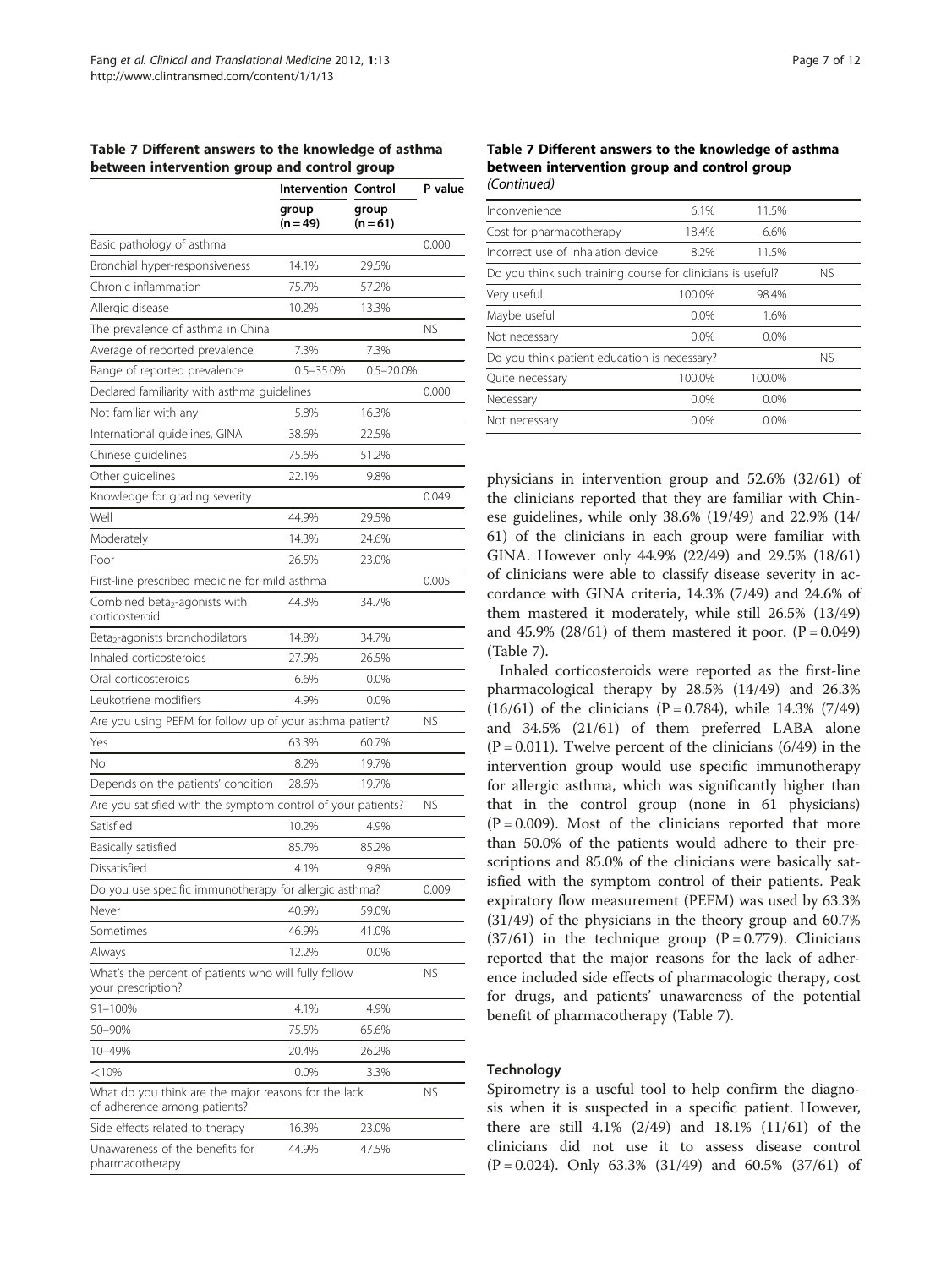## <span id="page-7-0"></span>Table 8 Different answers to the knowledge of technology and test between intervention group and control group

|                                                                           | Intervention      | Control           | P value   |
|---------------------------------------------------------------------------|-------------------|-------------------|-----------|
|                                                                           | group<br>(n = 49) | group<br>$(n=61)$ |           |
| Do you use spirometry to confirm a<br>suspected COPD?                     |                   |                   | <b>NS</b> |
| Yes                                                                       | 95.9%             | 100.0%            |           |
| No                                                                        | 4.1%              | 0.0%              |           |
| Do you use spirometry to assess the symptom control<br>of your patients?  |                   |                   | 0.024     |
| Yes                                                                       | 95.9%             | 81.9%             |           |
| Νo                                                                        | 4.1%              | 18.1%             |           |
| What do you think are the useful tests for confirming<br>atypical asthma? |                   |                   | <b>NS</b> |
| Routine spirometry                                                        | 38.8%             | 24.6%             |           |
| Airway responsiveness test                                                | 69.4%             | 55.7%             |           |
| Bronchodilator test                                                       | 83.7%             | 83.6%             |           |
| PEF variation in 24 hours                                                 | 71.4%             | 65.6%             |           |
| When do you prescribe aerosol inhalation for patients?                    |                   |                   | <b>NS</b> |
| Acute exacerbation                                                        | 28.6%             | 19.7%             |           |
| Usual time                                                                | 89.8%             | 82.0%             |           |
| When patients feel uncomfortable<br>with other inhalation devices         | 16.3%             | 24.6%             |           |
| Knowledge of GOLD spirometric<br>criteria for grading COPD                |                   |                   | 0.025     |
| Know well                                                                 | 63.3%             | 60.5%             |           |
| Know moderately                                                           | 16.3%             | 3.3%              |           |
| Know poor                                                                 | 20.4%             | 36.0%             |           |
| Knowledge of GINA spirometric criteria for the diagnosis<br>of asthma     |                   |                   | <b>NS</b> |
| Know well                                                                 | 34.7%             | 24.6%             |           |
| Know moderately                                                           | 57.1%             | 52.3%             |           |
| Know poor                                                                 | 8.2%              | 23.1%             |           |
| Indications for long term oxygen therapy of COPD                          |                   |                   | <b>NS</b> |
| Know well                                                                 | 67.4%             | 47.5%             |           |
| Know moderately                                                           | 26.5%             | 44.3%             |           |
| Know poor                                                                 | 6.1%              | 8.2%              |           |
| Indications for noninvasive mechanical ventilation                        |                   |                   | <b>NS</b> |
| Know well                                                                 | 40.8%             | 37.7%             |           |
| Know moderately                                                           | 34.7%             | 19.7%             |           |
| Know poor                                                                 | 24.5%             | 42.6%             |           |

the physicians in each group could define spirometric classification of COPD well, and 20.4% (10/49) of the physicians in the intervention group and 36.0% (22/61) in the control group could hardly master it at all  $(P = 0.025)$  (Table 8). When refer to the spirometric criteria for asthma diagnosis, only 34.7% (17/49) in the intervention group and 24.6% (15/61) in the control group could grasp the key points of the guidelines well

 $(P = 0.096)$ . The application of long-term oxygen therapy  $(>15 \text{ h/d})$  is extremely underused in Chinese patients with COPD. Only 67.4% (33/49) and 47.5% (29/61) of the clinicians reported they are familiar with the indications of long-term oxygen therapy  $(P = 0.111)$ . Noninvasive mechanical ventilation (NIV) is also inappropriately used as only 40.8% (20/49) of the physicians in the intervention group and 37.7% (23/61) in the control group mastered the indications well, as high as 24.5% (12/49) of the physicians in the intervention group and 42.6% (26/61) in the control group mastered it really poor  $(P = 0.083)$ .

# **Discussion**

The results of the observational study among patients indicate that the prescribing practices of clinicians in Shanghai were not fully compliant with the recommendations of the GOLD and GINA guidelines. Depending on the severity of the disease and symptoms, GOLD guidelines recommend pharmacologic treatment as follows: as needed short-acting  $\beta_2$ -agonists and anticholinergics for mild disease, and then a step-wise approach based on disease severity, including long-acting bronchodilators, with or without theophylline and (or) ICSs (Figure [2](#page-8-0)) [\[32](#page-11-0)]. It was stressed that, inhaled corticosteroids were, at the time of this study, only recommended to patients with severe and very severe COPD experiencing repeated exacerbations. From the prescription survey among the patients in our study, Table [3](#page-3-0) showed that combined inhaler of LABA and corticosteroids were prescribed for 58.3% of the patients with moderate COPD, which is comparable to figures reported by other studies that inhaled corticosteroid is used in 60%–76% of the patients with mild stable COPD [[22,33,34\]](#page-11-0). While one of the prominent feature found in our survey is the widely usage of combined inhaler of LABA and corticosteroid in patients at all stages which may partly due to the availability of the drugs. In contrast, short-acting bronchodilator, which is recommended as the cornerstone of pharmacological therapy, is only prescribed for 75% of the patients.

For asthma, anti-inflammatory therapy is the cornerstone of pharmacotherapy for persistent asthma. International guidelines recommend the appropriate dose of ICS as the preferential choice. For children older than 5 years with worsening symptoms, options for controller therapy include increasing the ICS dose or add-on therapy with inhaled LABA or leukotriene receptor antagonist [\[2](#page-10-0)[,33](#page-11-0)] (Figure [3\)](#page-9-0). In our survey, only 60.0% of intermittent, 52.3% of the mild persistent, 42.9% of the moderate persistent and 70% of the severe persistent asthma patients were prescribed with ICS. However, it's still much higher than that in Asian-Pacific study in 2003, which found that only 13.6% of respondents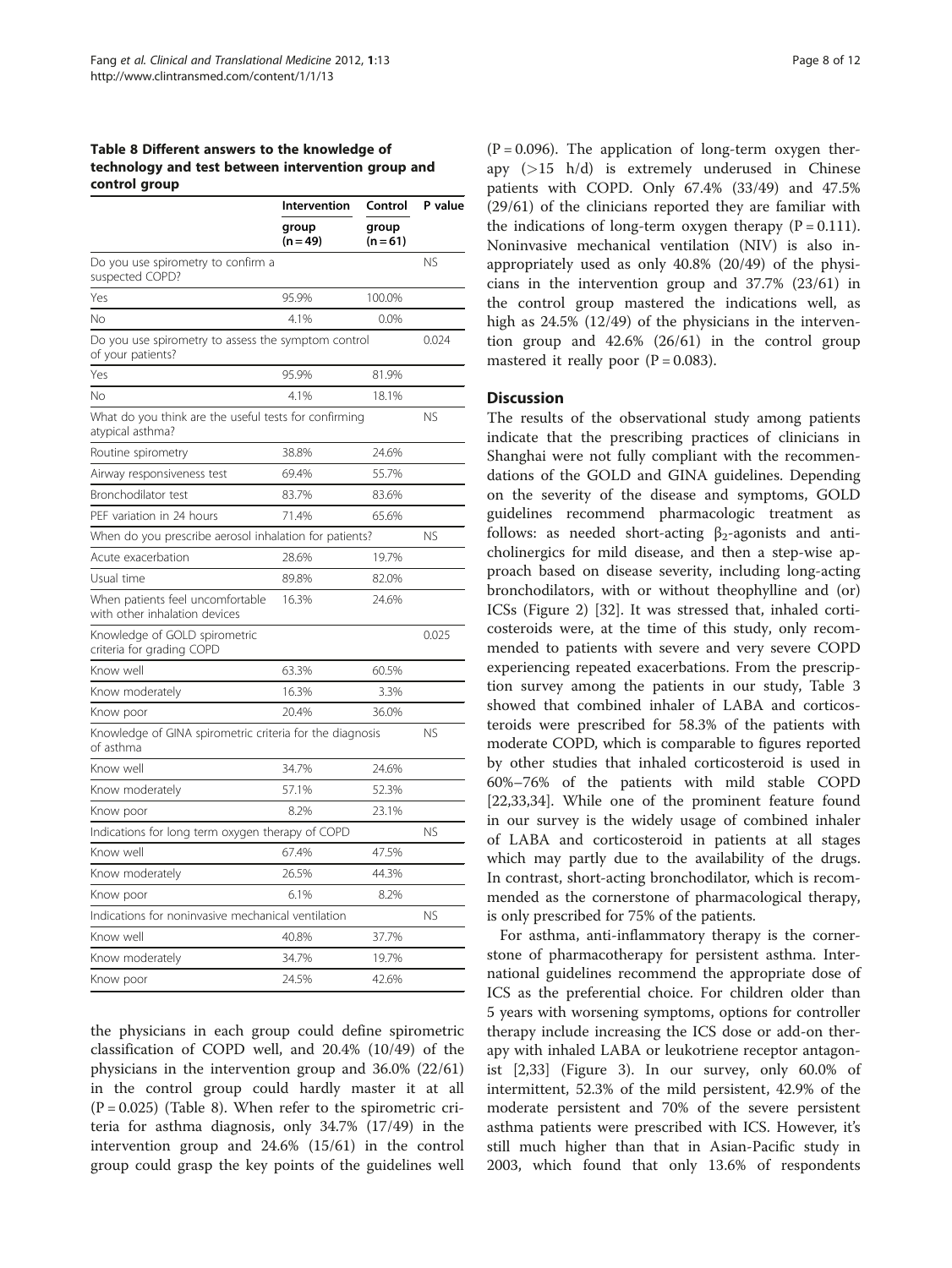<span id="page-8-0"></span>

reported a current use of ICS [[34\]](#page-11-0). While 31.6% of the mild persistent, 28.6% of the moderate persistent asthma patients were prescribed with oral corticosteroid that was only recommended for severe persistent asthma. ICS plus LABA was recommended for step 3 or upper stage therapy, while it had been prescribed for 80% of the intermittent asthma patients. Leukotriene modifiers was recommended as the alternative controller medications for patients who are unable or unwilling to use ICS, or who experience intolerable side effects was prescribed for 60.0% of the intermittent, 42.1% of the mild persistent, 23.8% of the moderate persistent and 40.0% of the severe persistent asthma patients in our survey.

Furthermore, through the examination among the physicians, we concluded that clinicians do not know well about the core elements of these guidelines and that their clinical practice is not in agreement with current recommendations. Although physicians recognize the importance of the problem [\[8](#page-10-0)[,35](#page-11-0)], most of them do not use the recommended preventive measures (influenza vaccines), do not know well about the diagnostic criteria for COPD and asthma, and poorly recognize the indications and the benefits of the treatments they give to their patients. All of these may be partly explained by the lack of availability of the drugs, training in techniques and the poor socioeconomic standard of the patients. However, the study was conducted in Shanghai where should represent the highest quality of health care in China. Our results were consistent with previous studies conducted in China that have shown a lack of adherence with guidelines for COPD and asthma [[36-39](#page-11-0)]. In addition, most of the clinicians noted that the major

reasons for the lack of adherence by patients were they did not understand the benefits of therapy. Under this consideration, health education on self-management for patients should be taken into account to reduce the exacerbations and improve quality of life [[40,41\]](#page-11-0).

The education program in the present study included information on the evidence-based recommended pharmacological and non-pharmacological treatment, and in accordance with this we observed an improvement in most relevant indices. For example, after the training course, more physicians prefer to prescribed beta-2 agonists as the first-line prescribed medicine for COPD, while the use of ICS and combined inhaler of LABA and ICS was reduced. Besides, more physicians in the intervention group would suggest patients taking influenza vaccine as non-pharmacological therapy to reduce acute exacerbation (Table [6\)](#page-5-0). For asthma, more physicians in the intervention group reported more familiar with asthma guidelines, asthma control evaluation as well as the use of specific immunotherapy for allergic asthma (Table [7](#page-6-0)). The technological training course focused on the application of spirometry, long-term oxygen therapy of COPD and noninvasive mechanical ventilation. According to GOLD guidelines, spirometry is the gold standard in the measurement of airflow limi $tation<sup>1</sup>$  because of its reliable, simple, safe and inexpensive grading, monitoring, and assessing of the disease. However, it was reported that less than one-third of COPD diagnoses were made with the aid of spirometry in China [\[42,43](#page-11-0)]. The reported application rate of spiromery for COPD diagnosis was as high as 100% in our study even in the control group. However, physicians in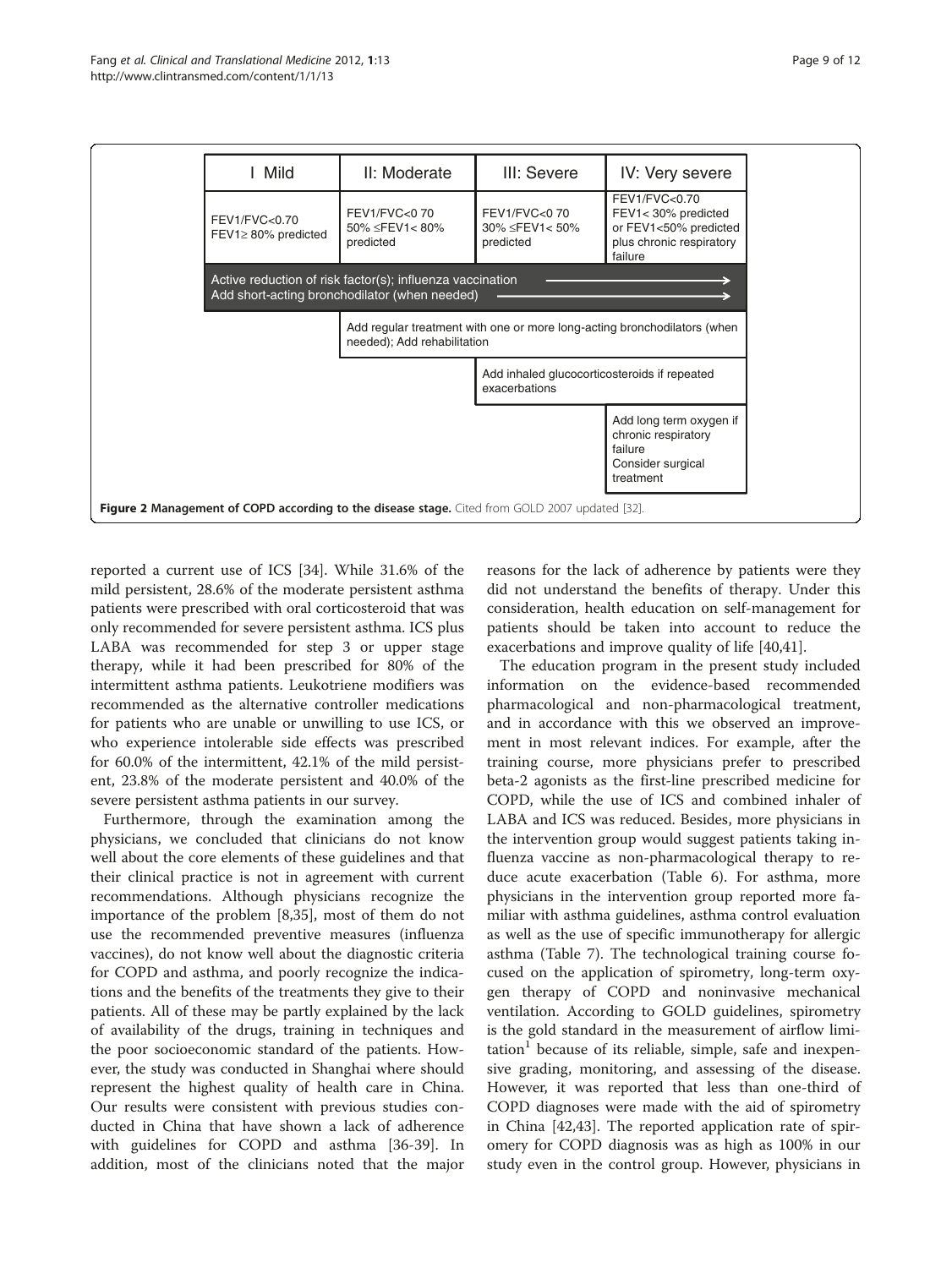<span id="page-9-0"></span>

the intervention group reported better grasp the spirometric criteria for disease diagnosis (Table [8](#page-7-0)). After the training course, 95.1% of the physicians reported would use spirometry to assess the symptom control of COPD or asthma versus 81.6% of the control group ( $P < 0.05$ ). Likewise, long-term oxygen therapy and noninvasive mechanical ventilation were always underused in for patients met the criteria [[44](#page-11-0)]. In our study, physicians in the intervention group were also more familiarized with the indications for long term oxygen therapy and noninvasive mechanical ventilation.

It's obvious that our study showed clinicians' knowledge of the guidelines was improved after the training curriculum. However, it should also be noted that the observed effects were smaller than that reported by other studies [[22](#page-11-0)-[26\]](#page-11-0). There are various reasons, including the short term of the training course, the different educational environment in different studies or the communication between the two groups thus leading to dissemination of knowledge. The main weakness of this study is the short time period which added difficulty for us to study the possible effect of the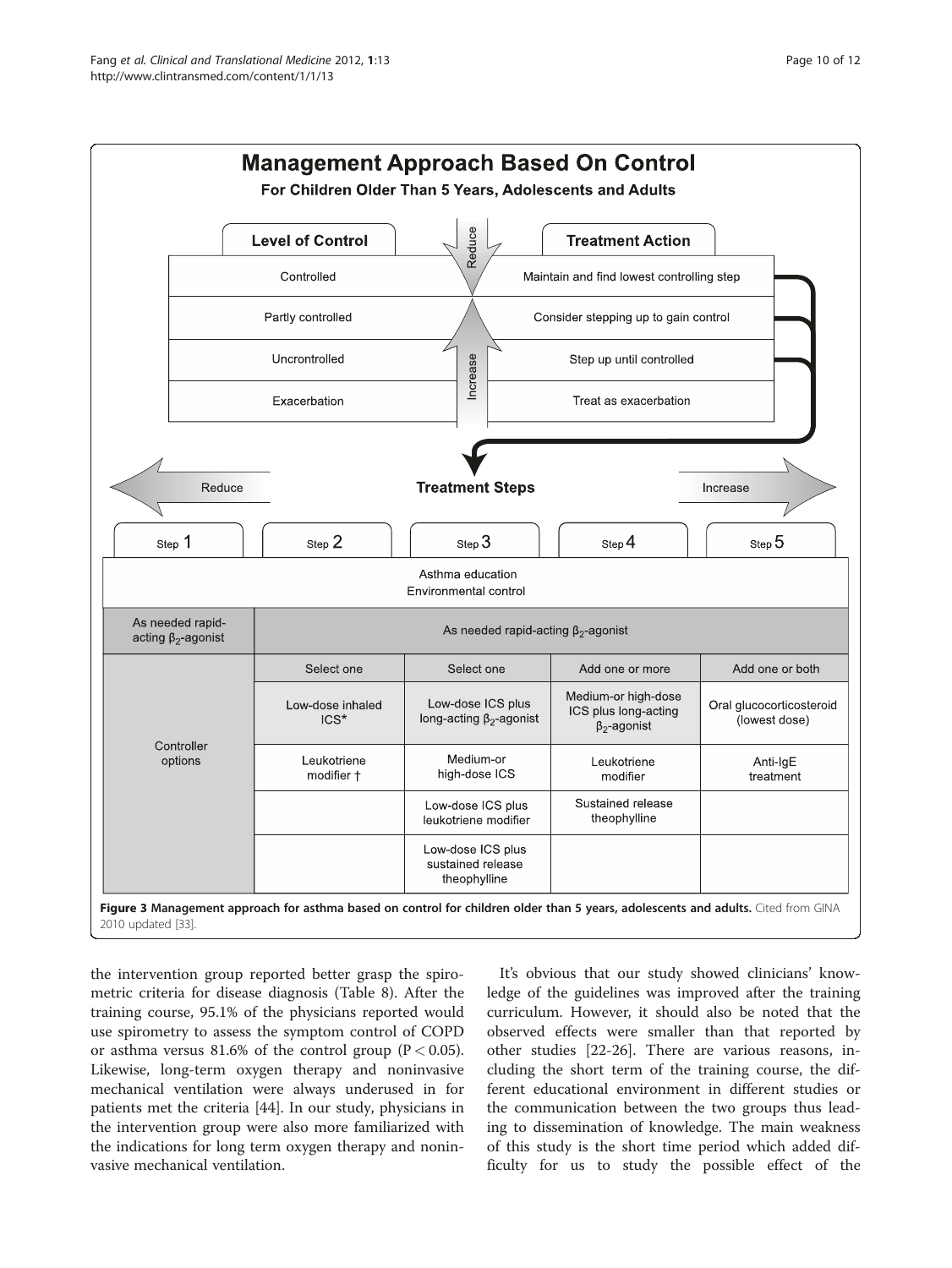<span id="page-10-0"></span>training course on the quality of patient care. Besides, no pre-test were performed in our study thus comparison between the pre-test and post-test could not be drawn. However, we did cluster randomization to divide these hospitals according to their location and grade in order to avoid the bias due to their different baseline knowledge.

# Conclusions

In conclusion, our study showed that the management chronic lung diseases, including pharmacological and non-pharmacological treatment, is not adherence to the current guidelines in Shanghai, but improvements can be achieved in most relevant indices of quality of care through educating the physicians. Further studies are needed in order to ascertain how the achieved improvements can be maintained and expanded.

In the future, governmental, regulatory, and accreditation bodies will become increasingly involved with ensuring that valid guideline recommendations find their way into clinical practice. We anticipate that COPD guideline recommendations will soon be incorporated into quality measures for hospitals and ambulatory practice settings and that those measures will be reported directly to the public.

It was reported that physicians prefer immediately available information that describe medication, disease classification, patient evaluation, treatment and monitoring. These preferences reflect the need to facilitate rapid decision making in the clinical setting [[45](#page-11-0)]. These findings indicate that the contents of COPD or asthma guidelines should be summarized and disseminated as convenient and easily accessible tools, such as algorithms, flowcharts, or flow diagrams as pocket-sized cards.

#### Abbreviations

COPD: Chronic obstructive pulmonary disease; CME: Continuing medical education; GOLD: Global Initiative for Chronic Obstructive Lung Disease; GINA: Global Initiative for Asthma; LABA: Long-acting β2 agonist; ICS: Inhaled glucocorticosteroid; SABA: Short acting β2-agonists; PEFM: peak expiratory flow measurement; NIV: Noninvasive mechanical ventilation.

#### Competing interests

The authors have no conflicts of interest to disclose.

#### Authors' contributions

XF contributed to the organization of the training, acquisition of data, the study concept and design, analysis and interpretation of the data and drafting the manuscript. SL contributed to the acquisition of data, organization of the training, the study concept and design. LG contributed to the organization of the training, acquisition of data, the study concept and design. NZ contributed to the study design. XW contributed to critical revision of the manuscript. CB contributed to the study concept and design, acquisition of data, and critical revision of the manuscript. All authors read and approved the final manuscript.

#### Acknowledgements

Financial/nonfinancial disclosures: The authors have reported to the ACCP that no conflicts of interest exist with any companies/organizations whose products or services may be discussed in this article.

#### Author details

<sup>1</sup>Department of Pulmonary Medicine, Research Institute of Respiratory Disease, Fudan University, Zhongshan Hospital, Shanghai 200032, PR China. <sup>2</sup>College of public heath, Fudan University, Shanghai 200032, PR China. 3 Biomedical Research Center, Zhongshan Hospital, Fudan University, Shanghai 200032, PR China.

#### Funding/Support

The present work was supported by Shanghai Leading Academic Discipline Project (Grant B115); Chinese Medical Association Project (07010330041).

Received: 29 February 2012 Accepted: 21 June 2012 Published: 3 July 2012

#### References

- 1. Rabe KF, Hurd S, Anzueto A, Barnes PJ, Buist SA, Calverley P, Fukuchi Y, Jenkins C, Rodriguez-Roisin R, van Weel C, Zielinski J: Global Initiative for Chronic Obstructive Lung Disease: Global strategy for the diagnosis, management, and prevention of chronic obstructive pulmonary disease - GOLD executive summary. Am J Respir Crit Care Med 2007, 176:532–535.
- 2. Bateman ED, Hurd SS, Barnes PJ, Bousquet J, Drazen JM, FitzGerald M, Gibson P, Ohta K, O'Byrne P, Pedersen SE, Pizzichini E, Sullivan SD, Wenzel SE, Zar HJ: Global strategy for asthma management and prevention: GINA executive summary. Eur Respir J 2008, 31:143–178.
- 3. Bahadori K, Doyle-Waters MM, Marra C, Lynd L, Alasaly K, Swiston J, FitzGerald JM: Economic burden of asthma: a systematic review. BMC Pulm Med 2009, 19:24.
- 4. Mathers CD, Loncar D: Projections of global mortality and burden of disease from 2002 to 2030. PLoS Med 2006, 3:e442.
- 5. Halbert RJ, Natoli JL, Gano A, Badamgarav E, Buist AS, Mannino DM: Global burden of COPD: systematic review and meta-analysis. Eur Respir J 2006, 28:523–532.
- 6. Masoli M, Fabian D, Holt S, Beasley R: Global Initiative for Asthma (GINA) Program: the global burden of asthma: executive summary of the GINA dissemination committee report. Allergy 2004, 59:469–478.
- 7. Chu LA, Bratzler DW, Lewis RJ, Murray C, Moore L, Shook C, Weingarten SR: Improving the quality of care for patients with pneumonia in very small hospitals. Arch Intern Med 2003, 163:326–332.
- 8. Fang XC, Wang XD, Bai CX: COPD in China: the burden and importance of proper management. Chest 2011, 139:820–829.
- 9. Zhong N, Wang C, Yao W, Chen P, Kang J, Huang S, Chen B, Wang C, Ni D, Zhou Y, Liu S, Wang X, Wang D, Lu J, Zheng J, Ran P: Prevalence of chronic obstructive pulmonary disease in China-A large, population-based survey. Am J Respir Crit Care Med 2007, 176:753–760.
- 10. Heffner JE, Ellis R: The quideline approach to chronic obstructive pulmonary disease: how effective? Respir Care 2003, 48:1257-1266
- 11. Myers TR: Guidelines for asthma management: a review and comparison of 5 current guidelines. Respir Care 2008, 53:751–767.
- 12. Rutschmann OT, Janssens JP, Vermeulen B, Sarasin FP: Knowledge of guidelines for the management of COPD: a survey of primary care physicians. Respir Med 2004, 98:932–937.
- 13. Tsagaraki V, Markantonis SL, Amfilochiou A: Pharmacotherapeutic management of COPD patients in Greece – adherence to international guidelines. J Clin Pharm Ther 2006, 31:369–374.
- 14. Zainudin BM, Lai CK, Soriano JB, Jia-Horng W, De Guia TS: Asthma Insights and Reality in Asia-Pacific (AIRIAP) Steering Committee: Asthma control in adults in Asia-Pacific. Respirology 2005, 10:579–586.
- 15. Phanareth K, Hansen LS, Christensen LK, Laursen LC, Hansen EF: Treatment of acute severe asthma and chronic obstructive pulmonary disease in Danish hospitals. Do national recommendations improve on the quality of the treatment? Respir Med 2002, 96:653–658.
- 16. Trakada G, Spiropoulos K: Chronic obstructive pulmonary disease management among primary healthcare physicians. Monaldi Arch Chest Dis 2000, 55:201–214.
- 17. Chavez PC, Shokar NK: Diagnosis and management of chronic obstructive pulmonary disease (COPD) in a primary care clinic. COPD 2009, 6:446–451.
- 18. Jones RC, Dickson-Spillmann M, Mather MJ, Marks D, Shackell BS: Accuracy of diagnostic registers and management of chronic obstructive pulmonary disease: the Devon primary care audit. Respir Res 2008, 9:62.